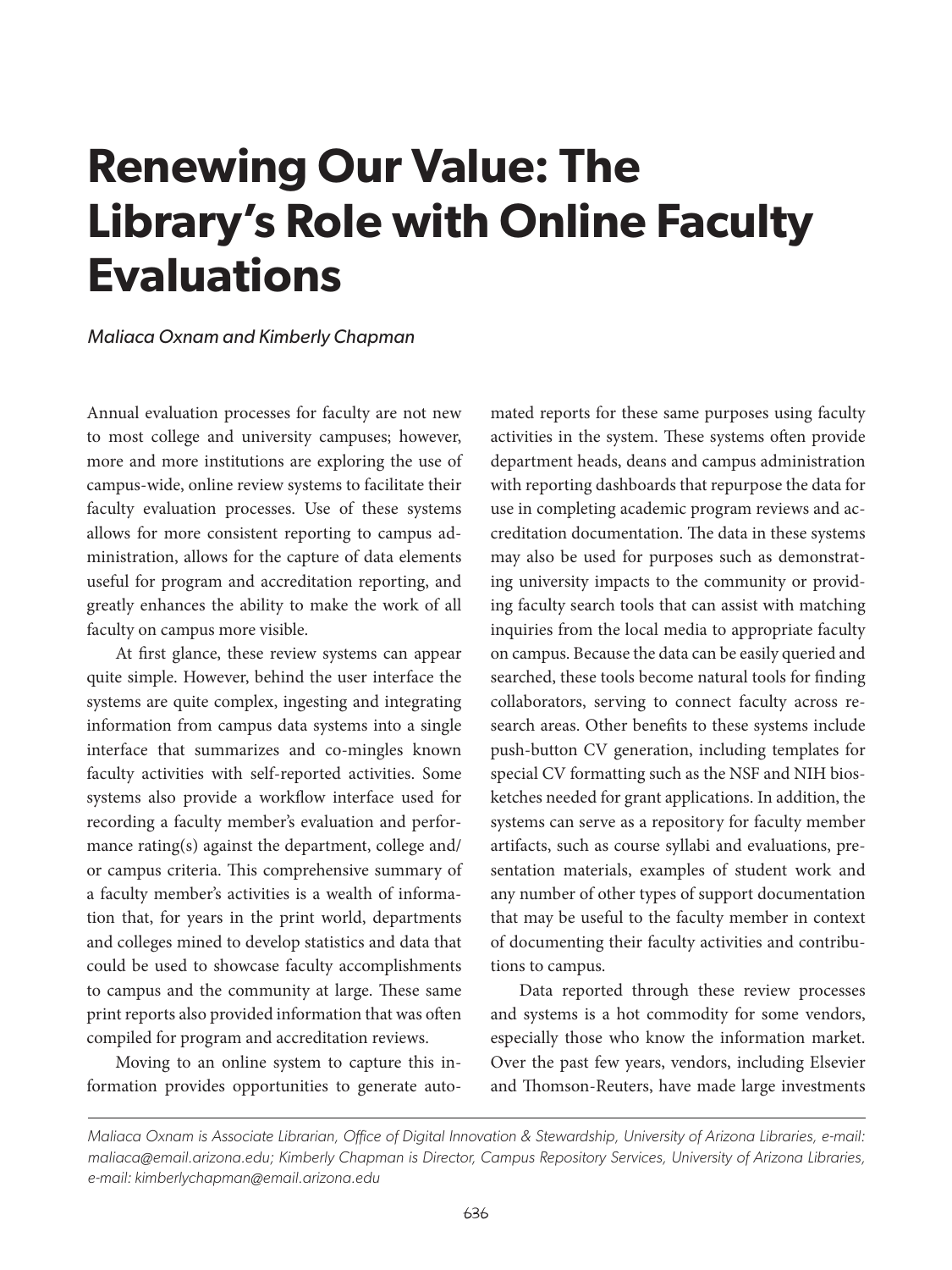in developing products in this market. Analytic and comparative tools such as Academic Analytics, SciVal Experts and InCites, all of which can help campus administrators assess performance of programs and research areas, have gained importance as increasing demands for data is needed to make decisions in a constantly fluctuating budget environment. In further developing these products, the vendors have begun to tap into the developing market for faculty evaluation systems.

There are numerous reasons libraries should be aware of these product developments and how these products may impact scholarly communications as a whole. It is the case that many of these systems are marketed directly to central campus administration bypassing libraries who have traditionally helped to provide similar types data for colleges and departments for their program review processes. These new faculty evaluation and data comparison systems, depending on the size of the institution and the levels of data and services acquired, each cost hundreds of thousands of dollars to the institution and it is more often the case that central administration does not realize that the data being used behind these systems is often drawn from the same source system(s) that the university's library may already be licensing. Purchasing more than one of these types of comparison or evaluation systems, plus the cost of the databases licensed by the library becomes quite costly to an institution very quickly. Involving the libraries in these early conversations can serve to leverage the economic efficiencies by negotiating these products and services as a single contract. Likewise, conversations to foster an awareness and understanding of license restrictions, data ownership, and data sharing and use are critical in the early stages of acquiring these types of products and services for campus.

While this paper is focused on faculty evaluation and faculty activity reporting tools, a nod should be given to other similar tools on the market that are more focused on exposing faculty networks and collaboration opportunities. While our experiences are based on a specific tool, it would be expected that many of the strategies and opportunities presented in this paper would be similar across the implementation of these various other systems.

## **The University of Arizona Experience**

Libraries are well positioned to play critical roles and provide services with campus administration and campus technology during the selection, implementation, and long-term support of these faculty activity systems. Representatives from the University of Arizona Libraries were fortunate to be involved in early conversations with the Office of the Provost regarding the intent to develop a mandated, online system to facilitate the faculty evaluation process. Long-term, it was desired that the system would also facilitate the promotion and tenure process for the campus. As the conversations and implementation moved forward it was quickly realized that this system, while focused initially on modernizing and facilitating the faculty evaluation processes for the institution, was actually much more inclusive than just faculty evaluations. The system was a faculty activity reporting system, capturing data that could be utilized for university purposes other than solely faculty evaluations. This paper will highlight the Libraries role in these conversations, in order to serve as a model to other libraries hoping to engage with their campus administration around faculty evaluation or faculty activity reporting systems.

Once it was known that the Office of the Provost was seriously exploring options for moving to an online evaluation system, it was not too difficult for the Library to offer its services in supporting the campus conversations and to demonstrate that the Library was a key partner in helping to move the initiative forward for the institution. As a starting point, the Libraries had expertise in contract negotiations with several of the companies providing these online systems. In addition, as experts on searching the scholarly record, we were well positioned to provide analyses of potential data sources for purchasing bibliographic citation data that could be fed into the system. Pre-populating the system with bibliographic citation data to reduce the amount of time required by each faculty member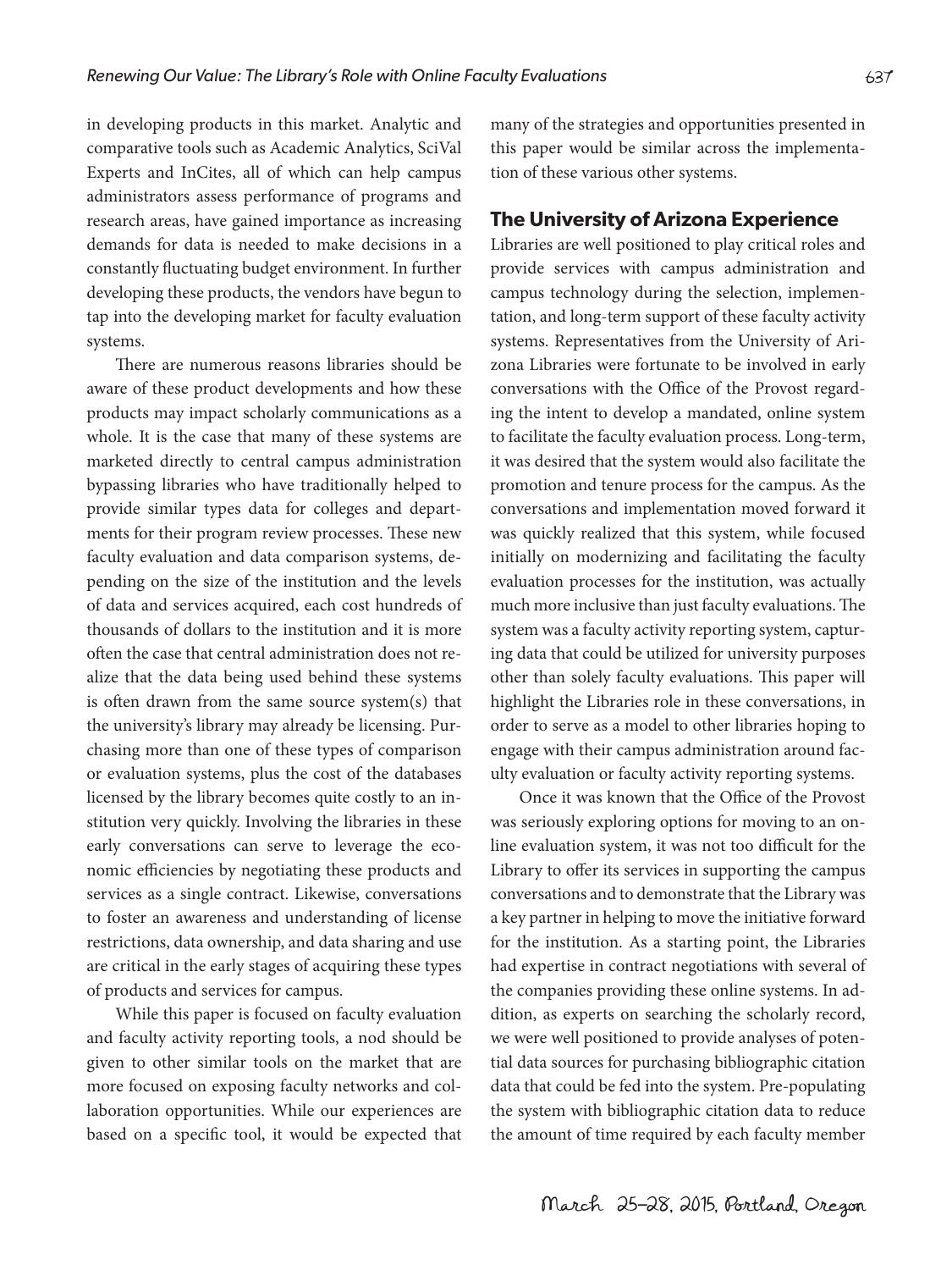in submitting their performance evaluations supported a leading goal of reducing the time of the faculty member in submitting data to the process.

Once the Libraries had established itself as a key partner, much of the first year was spent in consultation with other key partners and stakeholders on campus. The discussions focused on developing requirements for the system, identifying goals to be achieved, and writing a project proposal to be funded by campus. During these initial conversations, it was beneficial to the campus administrators to have the Libraries involved. As the Libraries are well-versed in scholarly communications, licensing and copyright issues, the Libraries were able to recognize point-ofneed learning opportunities for the project members and higher administration whereby the Libraries could further establish its role as a steward of information for the campus. Quickly addressing and educating the project members across a wide variety of topics was beneficial to ensuring that areas such as long-term data stewardship, copyright and licensing issues were recognized and addressed.

These conversations also opened the door to introduce the idea of campus-wide use of faculty identifiers such as ORCiD, ResearcherID, Scopus Author ID, and the like, to the campus administration and to the administrators of our campus systems of record. While it has taken more than two years of reinforced conversation, these administrators are now much more aware and better versed in understanding the potential campus benefits for capturing and storing some of these types of data in the campus systems,

as well as the complexities involved with utilizing and maintaining this type of data for purposes of business analytics and campus reporting.

In Spring 2013, The University of Arizona offered a Call for Proposals for a faculty activity reporting system that would facilitate the annual faculty evaluation processes and long-term have the capability of handling the more complex promotion and tenure processes for the campus. By summer, the Office of Provost selected the Faculty180 system offered from Data180 for implementation at The University of Arizona. The system would be implemented under the direction of a tri-unit ownership arrangement as described in table 1.

Throughout the selection process, the Libraries continued to prove its value to the campus by demonstrating both its understanding and management of large projects with complex information systems. The effectiveness of these contributions resulted in the University administration selecting both the project manager and the deployment manager for the campus implementation from the University Libraries.

On the surface, the project seems rather straightforward: import profile information, course data, grants data and scholarly citations from campus data and other systems for each faculty member; then provide an orientation to how to utilize the system and voila! the campus would have a new faculty reporting system in place. However, as with any project, these steps were greatly simplified and the complexities of working with each campus data system and providing customizations for each college and department on campus became its own mini-project.

| <b>TABLE 1</b><br><b>Ownership Arrangement</b>          |                                                                                                                                        |
|---------------------------------------------------------|----------------------------------------------------------------------------------------------------------------------------------------|
| Unit                                                    | Areas of Responsibility                                                                                                                |
| Office of the Provost, Vice-Provost for Faculty Affairs | Mandates and Policy as related to Faculty Evaluation<br>Processes<br>Mandates and Policy as related to Promotion & Tenure<br>Processes |
| University Libraries                                    | Stewardship for the scholarly record<br>٠<br>Project management of campus implementation<br>٠                                          |
| University Information & Technology Services            | Technical system support<br>٠<br>Data integration with other campus systems<br>$\bullet$                                               |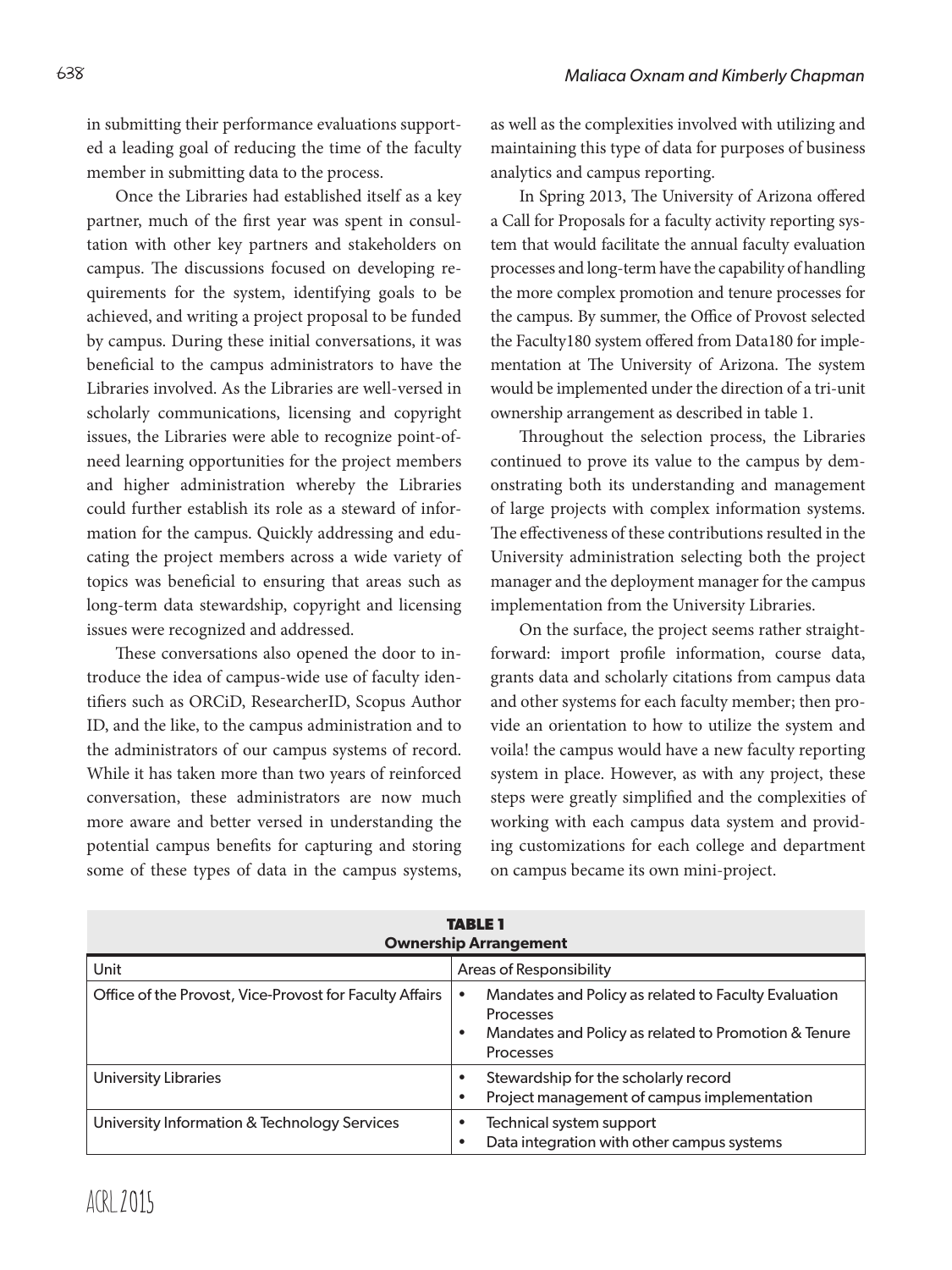Taking data from campus systems that were designed to meet their own unique business needs and were not intended to ever be reviewed or utilized by the faculty members (or even units) directly posed challenges. As each data system's data was brought into the faculty reporting system, inconsistencies with data policies and data entry were uncovered requiring campus-wide attention, analysis, and corrections. On the backside of the system, the implementation involved working with the HR system for personnel information, the Sponsored Projects system for funded grants and proposal data, and the Registrar's system for course data. The implementation also included importing scholarly citation datasets from PubMed and importing data from the campus implementation of the SciVal Experts system.

It was recognized that, if given the choice, most faculty members would rather not participate in any annual evaluation process, and had little desire to change from their current paper-based practices to a new online system. Given this context, a very hightouch, high-involvement implementation approach was designed for the campus rollout. The process involved working with deans, department heads, faculty, departmental administrative support personnel, and leaders of the various campus data systems. The process included consistent messaging about approaches to transitioning into the system and the benefits of using the system, both for units and for individual faculty. In addition, because the University has a strong tradition of shared governance, it was emphasized that moving to the online system was not changing any unit's policies and processes about data required for faculty reviews, nor imposing uniform approaches, requirements, or timelines for each unit. The implementation team worked with each unit to review their paper-based documentation and processes, to ensure that elements specific to each unit could be captured and replicated in the system as closely as possible as to what faculty would expect to see on their paper forms.

For the University of Arizona implementation, the project manager and/or the deployment manager met with the college administration to determine

whether the college wanted to hold the development of the unit's system customizations and evaluation processes at the college level or allow customization at the department level. If customizations at the department level were being allowed, meetings were then held with the department head and any support staff being assigned to the project. The customizations were then discussed, implemented in the system and the department head was asked to examine and test the system before giving approval that the system was appropriate for use by the faculty of that department. Once approved, an orientation was held for all faculty members (usually at a department meeting). These orientations were often followed by some combination of optional hands-on training session(s), office hours where the implementation staff would be available for drop-in consulting, and/or individual consultations as requested by faculty.

Often, through these consultations and training sessions, it became obvious that the library liaisons to departments and colleges could provide support opportunities through additional workshops on disciplinary databases or the like, so communication strategies involved passing information back to our liaisons when appropriate. While it was most often the case in our experience, that the project manager and deployment manager were more accessible and able to jump in to address some of the support requests in a more timely way than our liaisons, particularly because of the multiple questions specific to the implementation that could be asked during training and consultations, there are opportunities with implementation of these systems that librarians at other institutions could take advantage of in order to provide support to their colleges and departments.

## **How Librarians Can Be Involved**

Librarians have unique skill sets that range from project management to instructional expertise. We work with library patrons of all types, demonstrating patience and a great depth of understanding for our different constituents. Librarians possess analytical and communication skill sets important for problem-solv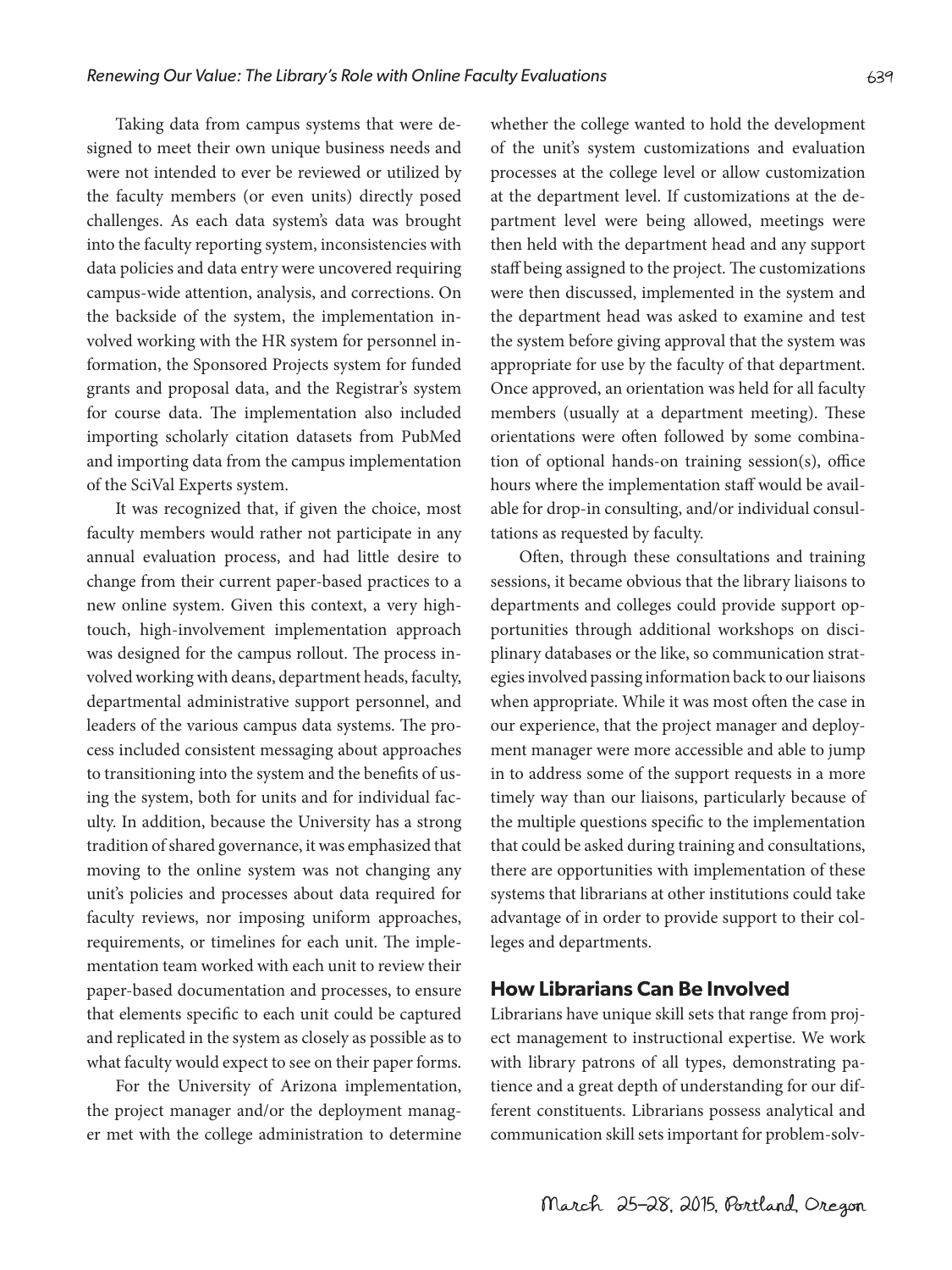ing, and holding effective trainings and consultations. We are knowledgeable across a breadth of scholarly communication and copyright issues. In addition, the importance of our incredible attention to detail, and our ability to work with a variety of different systems and different types of metadata, are unique ways in which librarians can contribute to these types of projects. As described by the brief overview of the situation and experience at the University of Arizona, below are other general areas and examples of how libraries could support faculty activity reporting systems on their own campuses.

## **1. Project Management**

Most libraries have expertise in leading projects. While a library may not want to offer to lead the entire implementation project due to resource constraints or variance in local approaches, a library may be able to offer project management expertise around smaller components of the overall system, such as analyzing bibliographic data, or developing help guides or tutorials.

#### **2. System Integration and Metadata Support**

Most faculty activity systems integrate with one or more campus systems to pull in personnel, course and/or grants data from campus systems. Assisting with cross-walking the metadata and faculty identifiers across these systems and ensuring the data pulls and imports are happening accurately can be complex depending on the systems. Equally important can be assisting to identify the source of errors which can require a very detailed analysis of data elements across systems.

## **3. Contract & License Negotiations**

This is a very obvious way for the libraries to assist the campus with finding economic efficiencies. By leading or contributing to negotiations, the Library could potentially save the campus many thousands of dollars depending on the vendor and what products are already licensed by the institution.

**4. Scholarly Communications & Data Use Rights** Educating faculty and campus administration about topics ranging from publicly posting open access articles to copyright on article abstracts, all the way to interpreting licenses or advocating for the ability of the institution to retain its ownership of the faculty activity data gathered by the system are all important, but easily overlooked, elements for a campus implementation.

## **5. Stewardship for the Scholarly Record**

Some libraries may be able to position themselves as the stewards for the scholarly record of faculty activities that is created. As the system is adopted, it is important to ensure the appropriate stewardship of the faculty data. Some disciplines have sensitivities even to their published scholarship, and such sensitivities need to be stewarded to ensure appropriate use of the data long-term.

## **6. Training & Workshops**

Librarians are experienced with providing workshops and training sessions for faculty and staff. The familiarity with faculty areas of research and knowledge of campus cultures positions the library well for providing more meaningful handson learning sessions than could be provided by a vendor. If the campus implementation team doesn't need assistance, reaching out directly to colleges and departments to offer workshops on how to gather a faculty member's citations for import to the system, or a session on scholarly communication issues to be considered when posting full-text materials (e.g. publications, course syllabi, examples of student work). Some systems offer collaborator search tools or faculty finders. The library could offer workshops focused on search tips and techniques to maximize use of these tools for finding collaborators across campus.

#### **7. Help Guides & Tutorials**

Regardless of what other support mechanisms are in place, many faculty want to know that